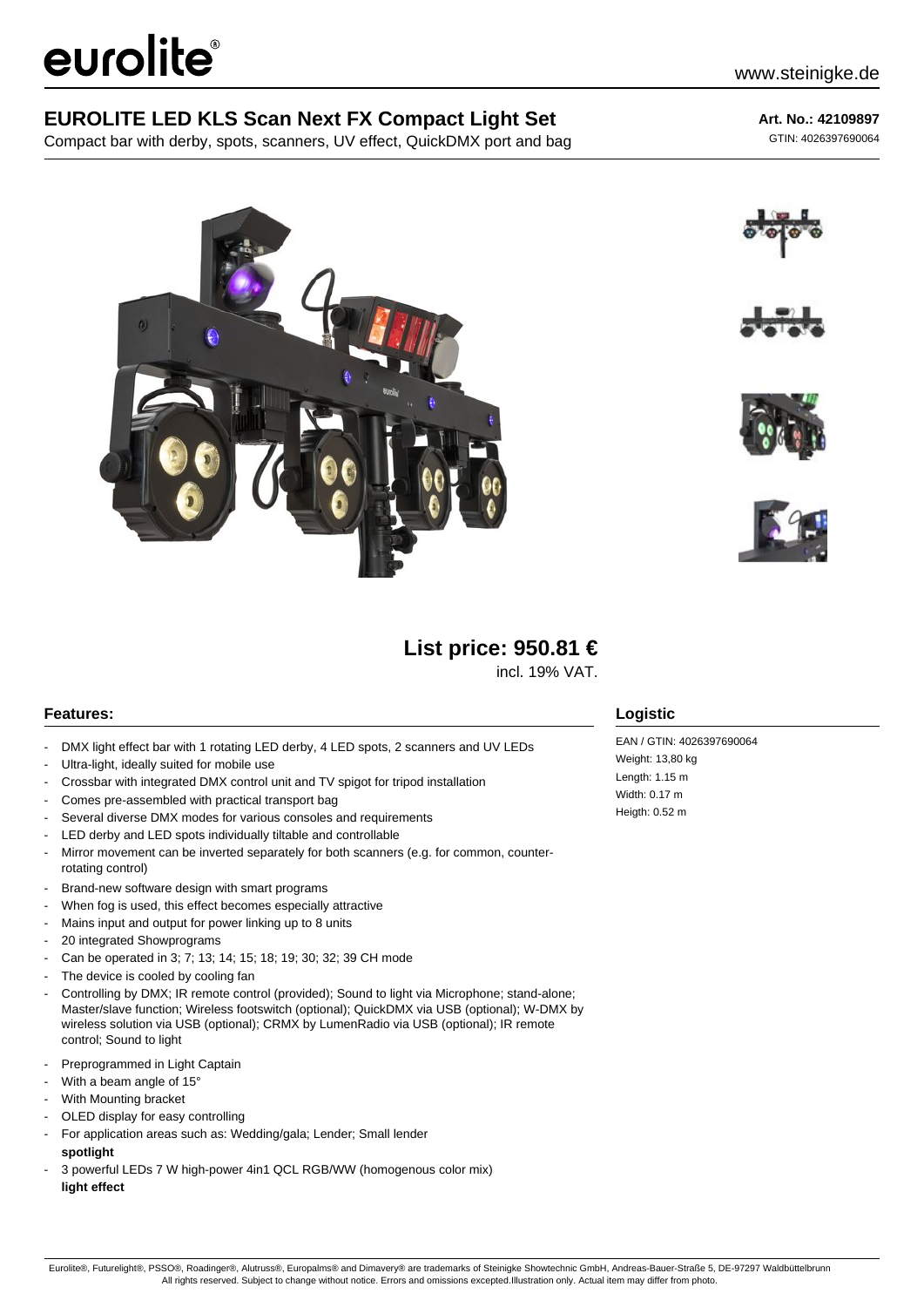- 1 powerful LED 3 W R/G/B
- **moving light**
- 1 powerful LED 15 W cold white (CW) **bar**
- 4 powerful LEDs 1 W high-power ultra violet (UV)

#### **Technical specifications:**

| Power supply:            | 100-240 V AC, 50/60 Hz                                                                                                                                                                                                                                                                                                      |  |
|--------------------------|-----------------------------------------------------------------------------------------------------------------------------------------------------------------------------------------------------------------------------------------------------------------------------------------------------------------------------|--|
| Power consumption:       | 115 W                                                                                                                                                                                                                                                                                                                       |  |
| IP classification:       | IP <sub>20</sub>                                                                                                                                                                                                                                                                                                            |  |
| Protection class:        | Class I                                                                                                                                                                                                                                                                                                                     |  |
| Power connection:        | Mains input via P-Con (blue), mounting version<br>power supply cord with safety plug (provided)                                                                                                                                                                                                                             |  |
| Power output:            | P-Con (gray), mounting version                                                                                                                                                                                                                                                                                              |  |
| Fuse:                    | 5 x 20 mm, T 2 A Fuse replaceable                                                                                                                                                                                                                                                                                           |  |
| Lamp type:               | LED lamp                                                                                                                                                                                                                                                                                                                    |  |
| Equipment:               | Color wheel; gobo wheel with static gobos                                                                                                                                                                                                                                                                                   |  |
| DMX channels:            | 3; 7; 13; 14; 15; 18; 19; 30; 32; 39                                                                                                                                                                                                                                                                                        |  |
| DMX input:               | 1 x 3-pin XLR (M) mounting version                                                                                                                                                                                                                                                                                          |  |
| DMX output:              | 1 x 3-pin XLR (F) mounting version                                                                                                                                                                                                                                                                                          |  |
| Cooling:                 | Cooling fan                                                                                                                                                                                                                                                                                                                 |  |
| Control:                 | DMX; IR remote control (provided); Sound to light<br>via Microphone; stand-alone; Master/slave<br>function; Wireless footswitch (optional);<br>QuickDMX via USB (optional); W-DMX by<br>wireless solution via USB (optional); CRMX by<br>LumenRadio via USB (optional); Light Captain; IR<br>remote control; Sound to light |  |
| Beam angle:              | $15^{\circ}$                                                                                                                                                                                                                                                                                                                |  |
| Beam angle (1/2 peak):   | Spot 15°                                                                                                                                                                                                                                                                                                                    |  |
| Beam angle (1/10 peak):  | Spot 28°                                                                                                                                                                                                                                                                                                                    |  |
| Illuminance in Lux (lx): | Red (R) 1m: 1022 lx, 3m: 125 lx, 6m: 33 lx<br>Green (G) 1m: 2448 lx, 3m: 285 lx, 6m: 75 lx<br>Blue (B) 1m: 395 lx, 3m: 47 lx, 6m: 13 lx<br>Warm white (WW) 1m: 1892 lx, 3m: 219 lx, 6m:<br>58 lx<br>All 1m: 4853 lx, 3m: 676 lx, 6m: 175 lx                                                                                 |  |
| Housing color:           | <b>Black</b>                                                                                                                                                                                                                                                                                                                |  |
| Attachment system:       | TV spigot Ø 28mm<br>2x Mounting bracket                                                                                                                                                                                                                                                                                     |  |
| Display type:            | OLED display                                                                                                                                                                                                                                                                                                                |  |
| Dimensions:              | Width: 1,1 m<br>Depth: 15,5 cm<br>Height: 43 cm                                                                                                                                                                                                                                                                             |  |
| Weight:                  | 12,80 kg                                                                                                                                                                                                                                                                                                                    |  |
| Spotlight                |                                                                                                                                                                                                                                                                                                                             |  |
| LED:                     | Spot each 3 x 7 W high-power 4in1 QCL<br>RGB/WW (homogenous color mix)                                                                                                                                                                                                                                                      |  |
| Light effect             |                                                                                                                                                                                                                                                                                                                             |  |